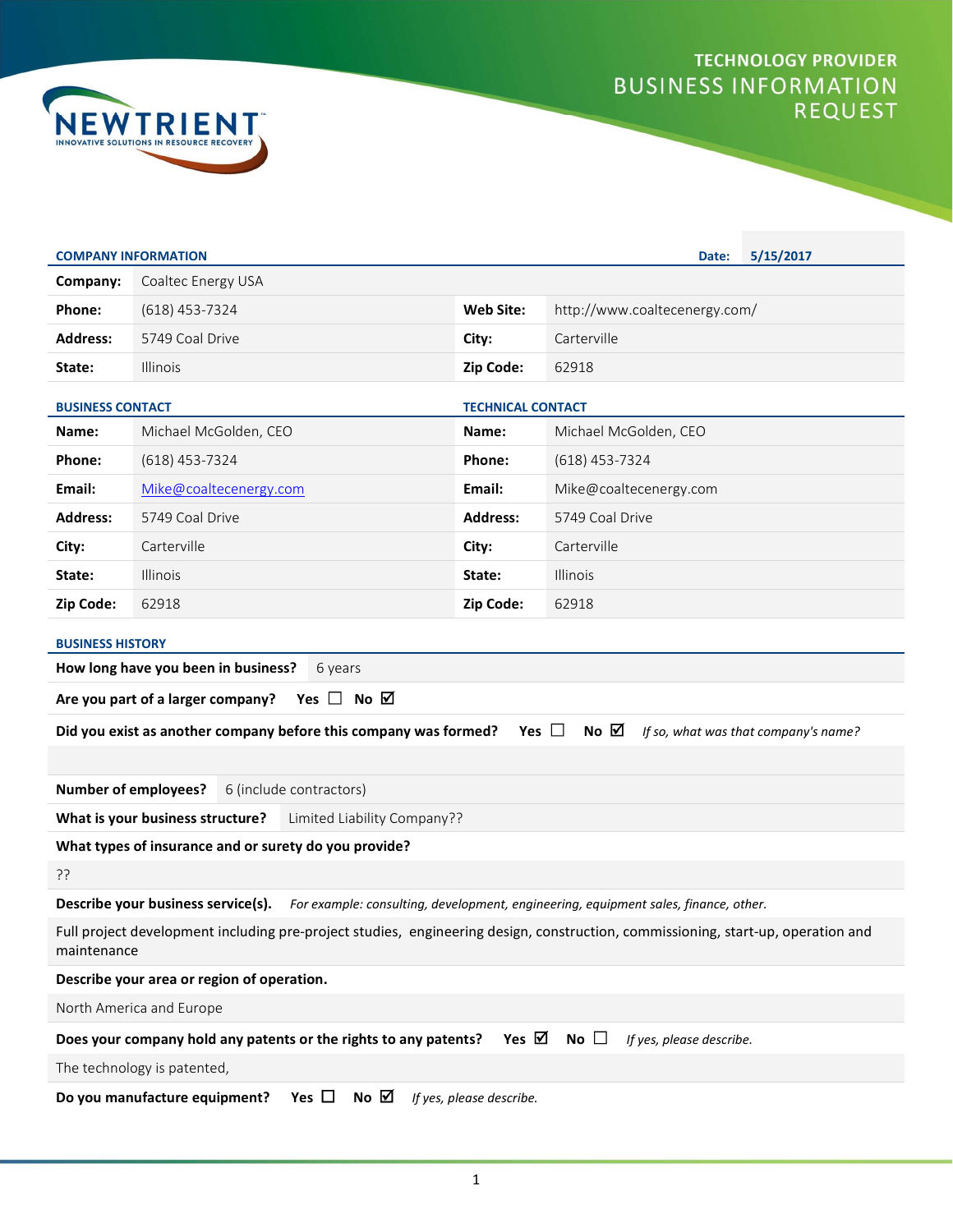| <b>NEWTRIENT Technology Provider   Business Information Request</b>                                                                                                                                                                                                                                                                                    |  |  |  |
|--------------------------------------------------------------------------------------------------------------------------------------------------------------------------------------------------------------------------------------------------------------------------------------------------------------------------------------------------------|--|--|--|
|                                                                                                                                                                                                                                                                                                                                                        |  |  |  |
| Coaltec gasifier equipment is manufactured in Park Hills, MO                                                                                                                                                                                                                                                                                           |  |  |  |
| No $\square$<br>Do you integrate equipment manufactured by others? Yes $\boxtimes$<br>If you integrate, please list the names of the companies you represent.                                                                                                                                                                                          |  |  |  |
| Depending on the project site, the gasifier can be integrated is a manure/biosolids dryer and materials handling equipment. The<br>Coaltec system is designed to produce electricity using a CHP system.                                                                                                                                               |  |  |  |
| How do you answer potential customer's questions about financial strength of your company?                                                                                                                                                                                                                                                             |  |  |  |
| Our company has been in business for 16 years.                                                                                                                                                                                                                                                                                                         |  |  |  |
| Do you offer technical/service support? Yes $\boxtimes$ No $\Box$<br>If so, what methods?                                                                                                                                                                                                                                                              |  |  |  |
| Project design, engineering and constructions, operations and maintenance.                                                                                                                                                                                                                                                                             |  |  |  |
| Do you offer design services? Yes $\boxtimes$ No $\square$<br>If yes, please describe.                                                                                                                                                                                                                                                                 |  |  |  |
| Each gasifier plant is designed according to the feedstock type, climate, and desired products for reuse.                                                                                                                                                                                                                                              |  |  |  |
| <b>Do you offer financing?</b> Yes $\Box$ No $\Box$ If so, what terms?                                                                                                                                                                                                                                                                                 |  |  |  |
| We do not provide financing at this time                                                                                                                                                                                                                                                                                                               |  |  |  |
| Are you a full stop shop? Design to construction to operate? Yes $\boxtimes$ No $\square$<br>If so, please describe.                                                                                                                                                                                                                                   |  |  |  |
| We design, construct and operate each facility after completing pre-project studies on needs and requirements of the customer.                                                                                                                                                                                                                         |  |  |  |
| <b>Do you have preferred partners?</b> Yes $\boxtimes$ No $\Box$ If so, please list and provide contact information/identify partners by name.                                                                                                                                                                                                         |  |  |  |
| We have a preferred fabricator, supplier of refractory material, augers, gas burners, and dryers/cyclones.                                                                                                                                                                                                                                             |  |  |  |
| No $\square$<br>Do you have any third-party verification/research that has been done on this technology? Yes $\boxtimes$<br>If so, please describe.                                                                                                                                                                                                    |  |  |  |
| Third-party lab results are available.                                                                                                                                                                                                                                                                                                                 |  |  |  |
| Yes $\boxtimes$<br>Do you provide a performance guarantee?<br>No $\Box$<br>If so, what are you guaranteeing?<br>For example: up time, methane production, biogas production, parasitic load, throughput, O&M cost, percent recovery, other. Please describe.                                                                                           |  |  |  |
| On full service contracts operated by Coaltec.                                                                                                                                                                                                                                                                                                         |  |  |  |
| Are there any other aspects of your business that you feel should be included in this document?                                                                                                                                                                                                                                                        |  |  |  |
| Coaltec offers consultation on commercial opportunities to market biochar.                                                                                                                                                                                                                                                                             |  |  |  |
| <b>INITIAL TECHNOLOGY OVERVIEW</b>                                                                                                                                                                                                                                                                                                                     |  |  |  |
| This information is to guide in the development of a more specific and detailed Technology Information Request.<br>Please answer the following questions for each Technology or Service Provided.                                                                                                                                                      |  |  |  |
| What is the name of the technology or service you provide?                                                                                                                                                                                                                                                                                             |  |  |  |
| Dairy manure gasification and biochar production                                                                                                                                                                                                                                                                                                       |  |  |  |
| What unit process is the technology used in?<br>For example: initial collection/transfer manure storage, energy recovery, primary/coarse solids recovery, advanced suspended/fine solids recovery,<br>drying, struvite production, nitrification denitrification, ammonia stripping, algae, vermi composting, membrane filtration, evaporation, other. |  |  |  |
| Drying and gasification; although some project designs include solid separation, steam and/or power production.                                                                                                                                                                                                                                        |  |  |  |
| How many systems have you installed on dairy farms or other livestock operations?                                                                                                                                                                                                                                                                      |  |  |  |

4

Size of farm(s)?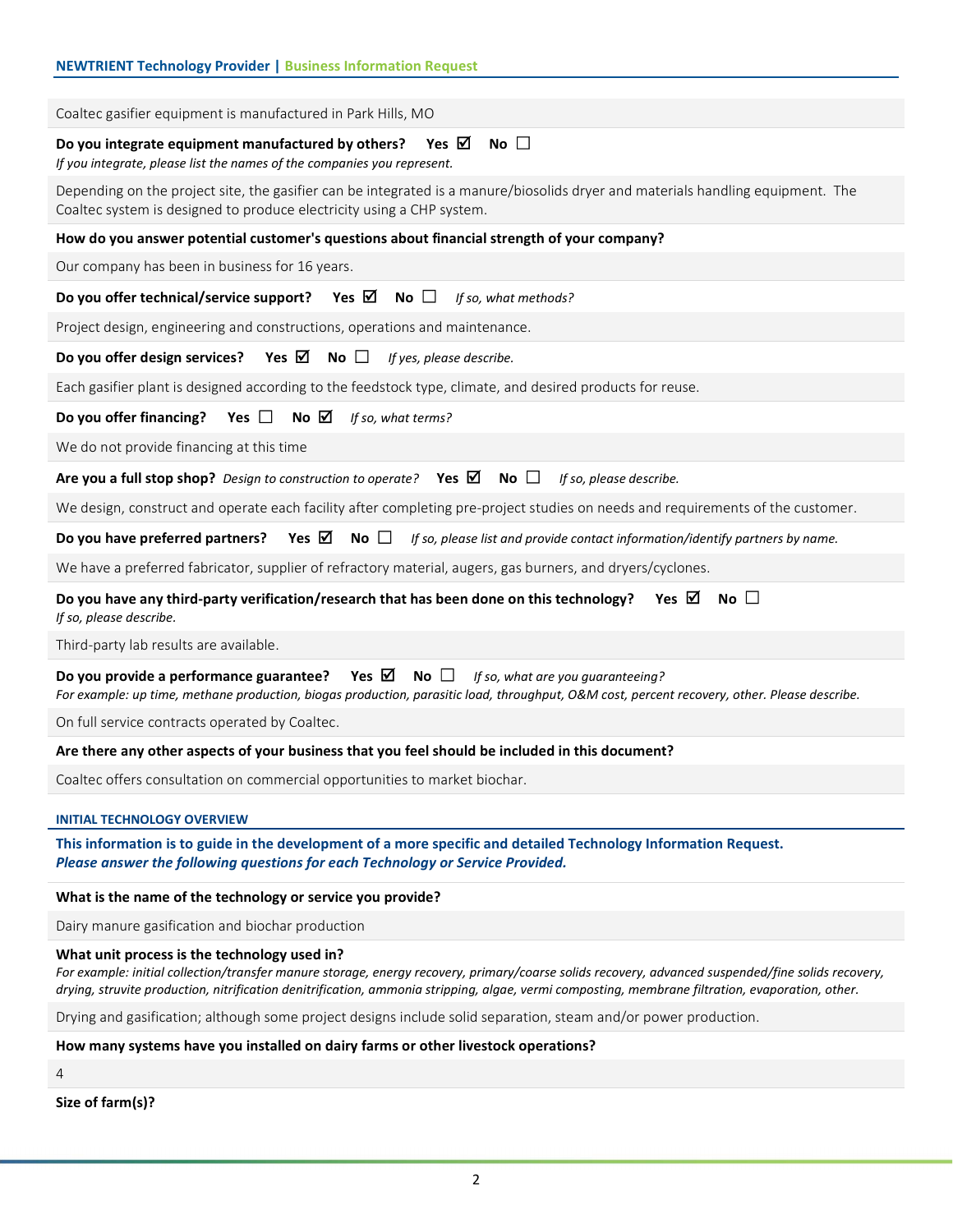| Minimum of 30 tons/day of manure and bedding – volume of material can be lower, depending on the economics. |                                                                                                                                                                                                                                                               |  |  |  |
|-------------------------------------------------------------------------------------------------------------|---------------------------------------------------------------------------------------------------------------------------------------------------------------------------------------------------------------------------------------------------------------|--|--|--|
| Location of farm(s)?                                                                                        |                                                                                                                                                                                                                                                               |  |  |  |
| Midwest and Southeast                                                                                       |                                                                                                                                                                                                                                                               |  |  |  |
|                                                                                                             | What's the smallest and largest farm using your system?                                                                                                                                                                                                       |  |  |  |
|                                                                                                             | 30 to 150 tons per day. But, we have potential projects that range from 10 tons per day to 500 tons.                                                                                                                                                          |  |  |  |
|                                                                                                             | Input material description and characteristics: For example: raw manure, digestate, screened digestate, suitable non-farm feedstocks, other.                                                                                                                  |  |  |  |
|                                                                                                             | Livestock manure and straw, corn straw or sawdust bedding, digestate, mortalities                                                                                                                                                                             |  |  |  |
|                                                                                                             | Does the technology treat the full manure stream for a farm or a fraction of the stream?                                                                                                                                                                      |  |  |  |
|                                                                                                             | The system treats livestock manure and bedding. No flush water.                                                                                                                                                                                               |  |  |  |
|                                                                                                             | Do you consider this a mature system or ongoing farm development?                                                                                                                                                                                             |  |  |  |
|                                                                                                             | The technology is mature for on-farm livestock manure management applications.                                                                                                                                                                                |  |  |  |
| Any weather constraints? Yes $\Box$                                                                         | No $\boxtimes$<br>If so, please describe.                                                                                                                                                                                                                     |  |  |  |
|                                                                                                             |                                                                                                                                                                                                                                                               |  |  |  |
| Any bedding constraints?                                                                                    | Yes $\Box$<br>No $\boxtimes$<br>If so, please describe.                                                                                                                                                                                                       |  |  |  |
|                                                                                                             |                                                                                                                                                                                                                                                               |  |  |  |
|                                                                                                             | Is this process scalable and to what extent (top and bottom limits)?<br>Yes ⊠<br>No $\square$<br>If so, please describe.                                                                                                                                      |  |  |  |
|                                                                                                             | Lower limit is 10 to 15 tons/day of livestock manure and bedding - depending on the economics. The gasifier system is modular to<br>accommodate larger manure volumes. Large facilities will utilize multiple units rather than fabricating a larger machine. |  |  |  |
|                                                                                                             | Do you have a known scaling factor? Yes $\Box$ No $\boxtimes$<br>If so, please describe.                                                                                                                                                                      |  |  |  |
| Sizing and scaling factors are not a matter of technology but of economics                                  |                                                                                                                                                                                                                                                               |  |  |  |
|                                                                                                             |                                                                                                                                                                                                                                                               |  |  |  |
|                                                                                                             | Yes $\square$<br>No $\boxtimes$<br>Input and output of your unit/system - do you have a mass balance analysis?<br>If so, please describe.                                                                                                                     |  |  |  |
|                                                                                                             | A mass balance is available for each gasifier project                                                                                                                                                                                                         |  |  |  |
|                                                                                                             | Do you consider this technology part of a larger system that you provide? Yes $\boxtimes$ No $\Box$<br>If so, please describe.                                                                                                                                |  |  |  |
| generation and a biochar bagging operation.                                                                 | The gasifier can be designed as a stand-alone system or can incorporate waste heat recovery, a manure dryer, electric power                                                                                                                                   |  |  |  |
|                                                                                                             | Yes $\boxtimes$ No $\square$<br>Has your technology been accepted by the NRCS?<br>If so, please describe.                                                                                                                                                     |  |  |  |
|                                                                                                             |                                                                                                                                                                                                                                                               |  |  |  |
|                                                                                                             | No $\square$<br>Yes $\boxtimes$<br>Would you be willing to provide information for a technical review?                                                                                                                                                        |  |  |  |
|                                                                                                             | Would you be willing to respond to a Request for Quotation (RFQ) on a generic project<br>Yes $\boxtimes$<br>for comparison of your technology against other technologies in the same unit process?<br>No $\Box$                                               |  |  |  |
| <b>REFERENCES</b>                                                                                           |                                                                                                                                                                                                                                                               |  |  |  |
|                                                                                                             | Please provide customers or colleagues with whom we can discuss your business and performance.<br>Please include a list with company name, location, contact name and contact information below.                                                              |  |  |  |
| <b>Reference 1</b>                                                                                          |                                                                                                                                                                                                                                                               |  |  |  |